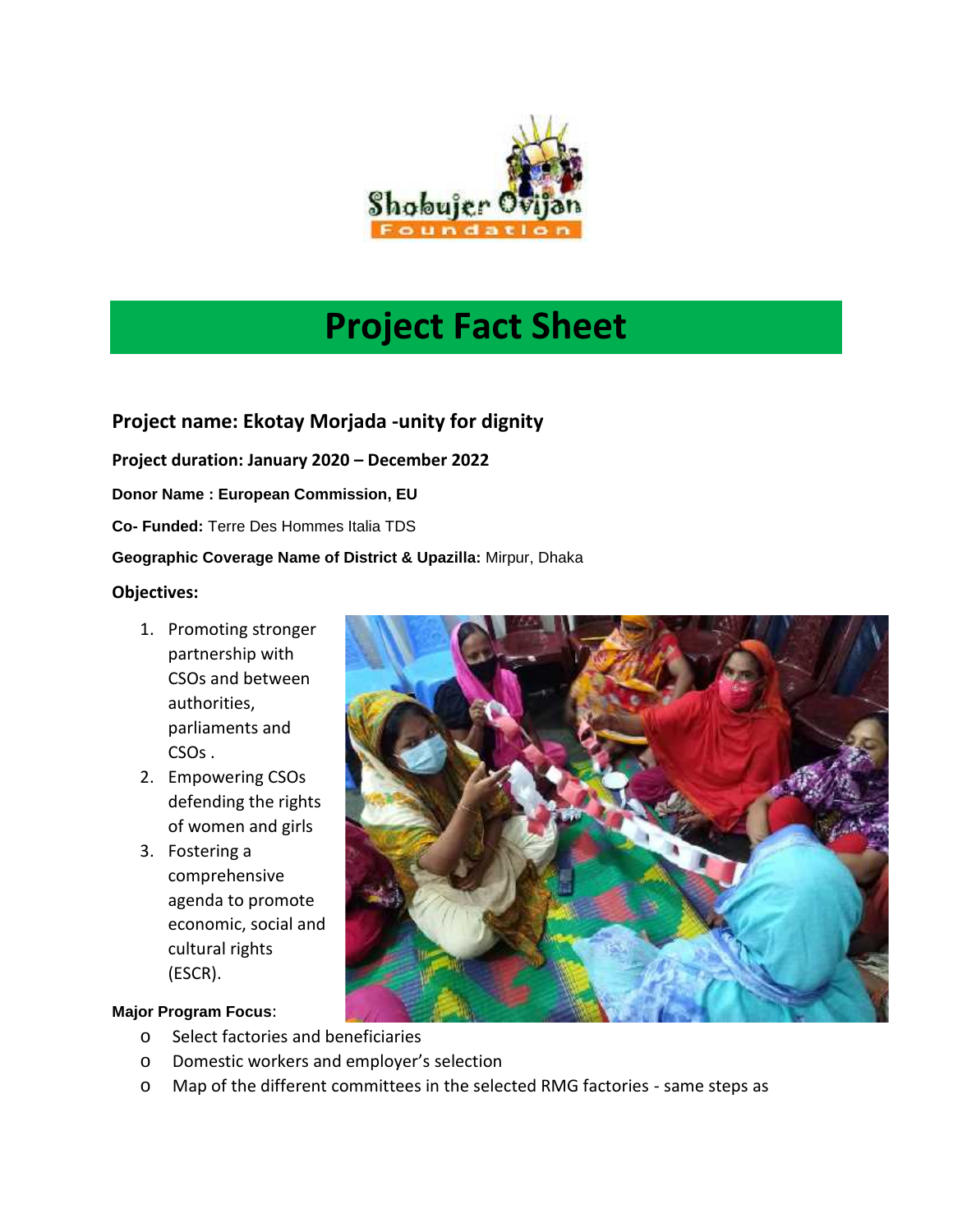- o Activate and reactivate Committees (Participatory committee, Safety committee, Entry harassment committee)
- o Conduct quarterly sessions with domestic workers' employers @community level on different topics
- o Develop and print trainings curriculum
- o Facilitate social dialogue between domestic workers and their employers on worker rights and safety issue
- o Workshop for common actions with DWRN and SNF
- o Observe relevant International Days
- o Organize training for RMG factories' mid-level management on IPC, BLA, gender and VAW
- o Produce advertisement to advocate for workers' agenda
- o Work package 3 Women's Cafes (WC) and Day Care Centers (DCCs)
- o Establish and regularly run 2 community-level DCCs
- o Establish and regularly run 4 WCs
- o Establish/re-activate/technically support 20 DCCs @ factory level
- o Running DCC at Factory level
- o Provide ECD training to 90 DCC caregivers (3 batches x 30 people)
- o Quarterly DCC parents' meetings at factory and community level
- o Quarterly meetings with DCC participatory monitoring committee at factory and community level
- o Provide network and referral to health/legal aid service providers
- o Provide direct health support to workers and children
- o Work package 4 Workers Groups (WGs) mobilization
- o Identify WGs members
- o Establish 50 WGs @ community level
- o Establish 6 coordination leaders' WGs
- o Rights-based sessions for RMG and domestic workers
- o Bi monthly meeting with WG members
- o Facilitate monthly sessions on leadership, IPC, gender/VAW, labor rights for workers' leaders - same steps as above
- o Meeting with TU leader
- o Provide career counseling ToT and refresher for the local partners' field staff
- o Provide seed capital to workers

### **Activities for Domestic workers**

- o Domestic workers group formation.
- o Committee formation (Safe Guarding Committee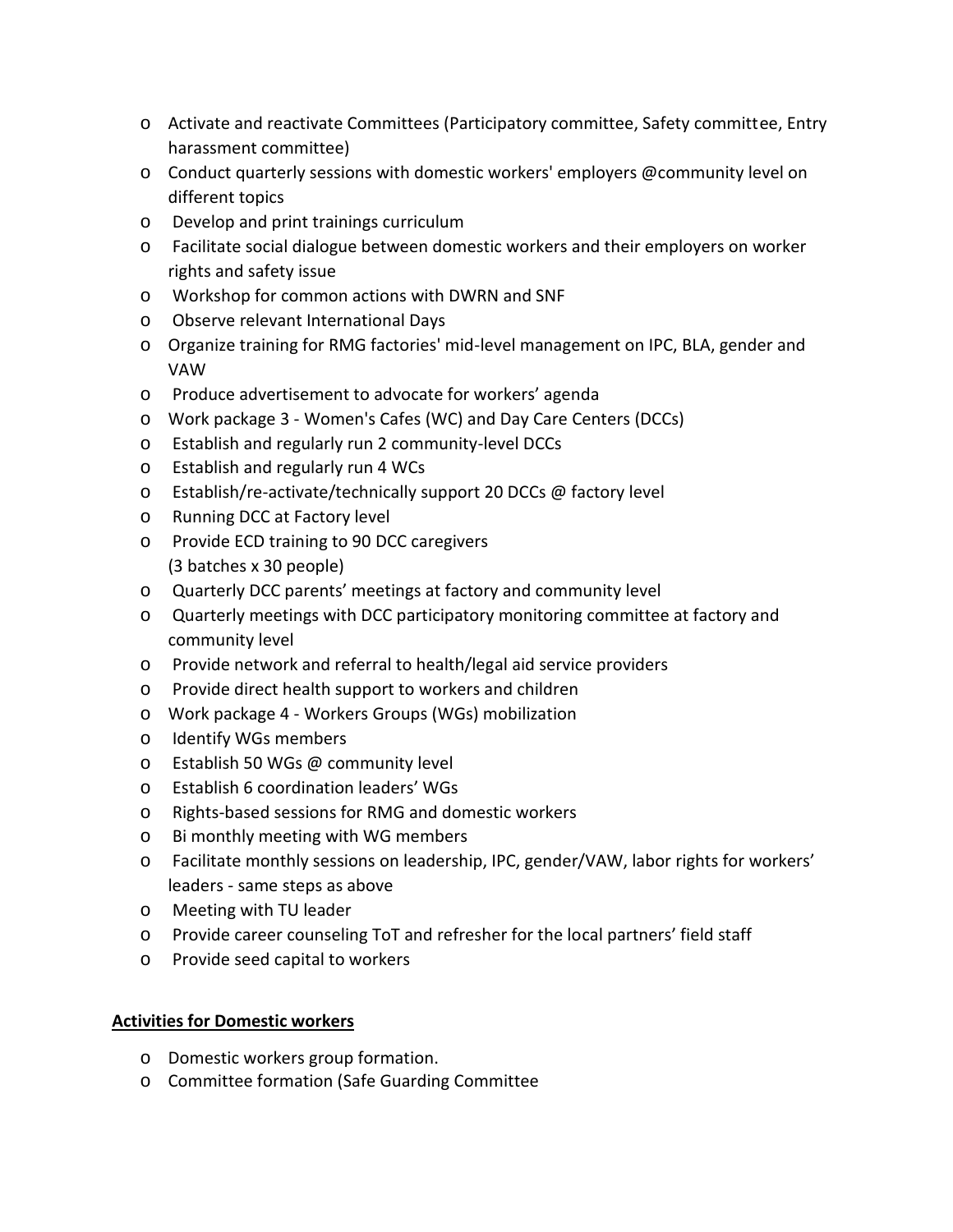VAW Committee, Domestic workers leaders group committee, Participatory monitoring committee)

- o Provide rights-based session
	- Bangladesh Labor Law,
	- Gender based violence, (GBV),
	- Workers' Rights
	- Leadership Development
	- Sexual & Reproductive Health Rights (SRHR)
	- Life skill-based education (LSBE), for domestic workers
- o Develop and print trainings curriculum
- o Session for domestic worker's employer's on "Domestic workers safety and rights policy -2015"
- o Social dialogue between domestic workers and employer's
- o Provide direct health service and medical support.
- o Provide day care support for children
- o Quarterly DCC parents' meetings at community level
- o Quarterly meetings with DCC participatory monitoring committee at community level
- o Provide seed capital support for small entrepreneurship development
- o Prevention of child trafficking and safe migration. Day observation (Domestic workers day, 16 June)
- o

## **Women's Cafe:**

- o Case management / violence against women (VAW) for both RMG and Domestic workers
- o Recreational activity, Like indoor game, watching TV, refreshment for both RMG and Domestic workers
- o Direct health service and medical support for both RMG and Domestic workers
- o Adult literacy service

## **Activities for RMG workers**

- o RMG workers group formation.
- o Provide Right Based session
- Bangladesh Labor Law,
- Gender based violence, (GBV),
- Workers' Rights & Trade Union
- Leadership Development
- Sexual & Reproductive Health Rights (SRHR)
- Life skill-based education (LSBE)
- Prevention of child trafficking and safe migration.
- o Develop and print trainings curriculum